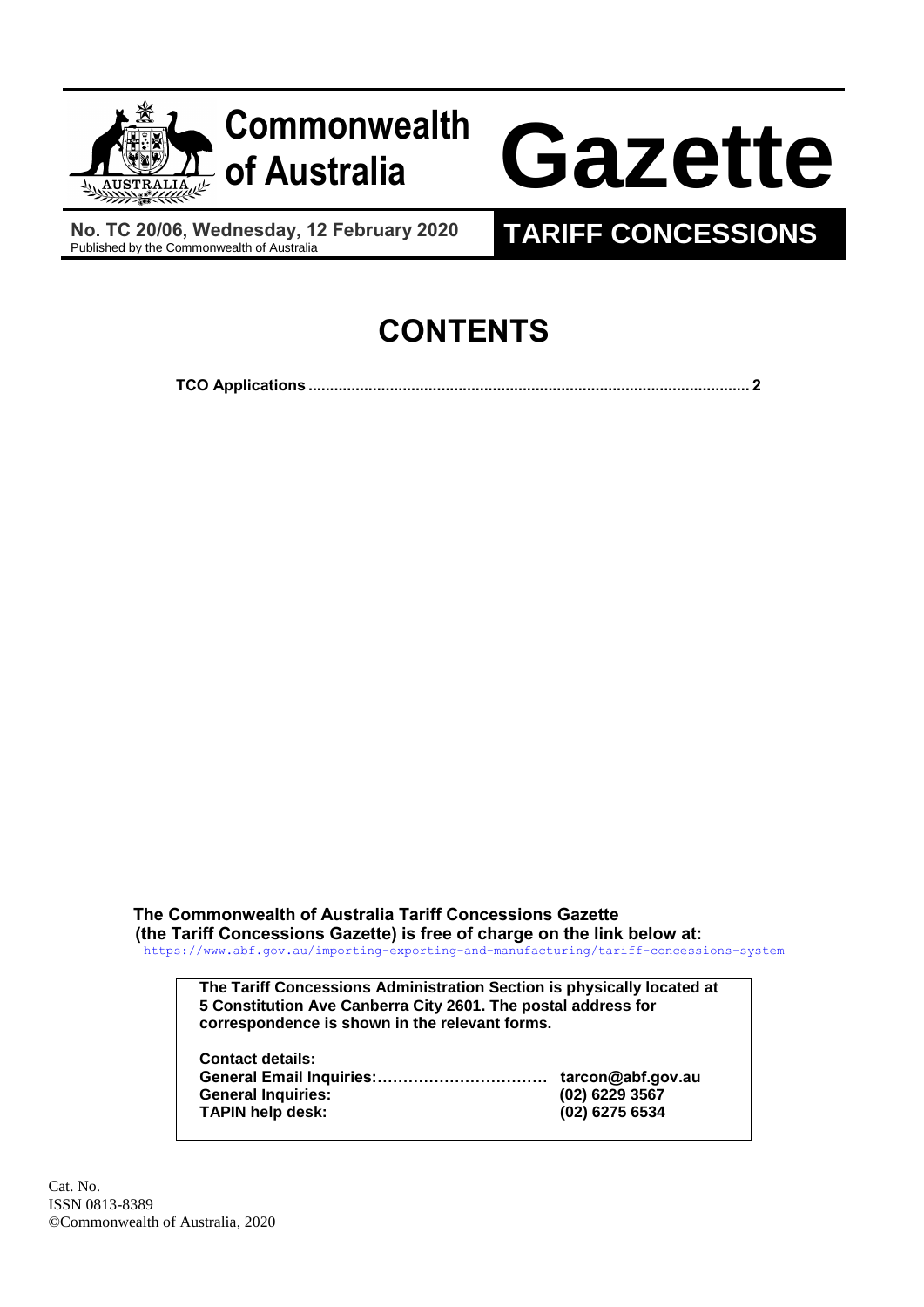## <span id="page-1-0"></span>**CUSTOMS ACT 1901 - NOTICE PURSUANT TO SECTION 269K(1) - APPLICATIONS MADE FOR TARIFF CONCESSION ORDERS**

Applications have been lodged for Tariff Concession Orders for the goods described in the following TABLE.

Australian manufacturers who wish to contest the granting of a Tariff Concession Order for the goods described are invited to lodge a submission in writing in an approved form. Submissions must be lodged within 50 days of the date of publication of this Notice.

The operative date (Op.) and TC reference number follow the description of goods.

To assist local manufacturers, the use(s) to which the goods can be put follow the description of goods.

Objections to the making of TCO submission forms are available at

<https://www.abf.gov.au/importing-exporting-and-manufacturing/tariff-concessions-system/tariff-concession-order>

Contact: Email [tarcon@abf.gov.au](mailto:tarcon@abf.gov.au)

THE TABLE

| Description of Goods including the<br>Customs Tariff Classification |                                                                                                                                                                                                                                                                                                                   |                | Schedule 4 Item Number<br>General Duty Rate |  |
|---------------------------------------------------------------------|-------------------------------------------------------------------------------------------------------------------------------------------------------------------------------------------------------------------------------------------------------------------------------------------------------------------|----------------|---------------------------------------------|--|
| 3506.10.00                                                          | SEALANTS AND/OR ADHESIVES, having ALL of the following:<br>(a) silane modified polymer base;<br>(b) tooling time NOT greater than 61 minutes at 23 degrees<br>Celsius AND 50% relative humidity;<br>(c) density NOT less than 1.3 grams per cubic centimetre<br>Op. 14.01.20                                      | $-$ TC 2007950 | 50                                          |  |
|                                                                     | Stated Use:<br>For the bonding of windscreens in vehicles and for general<br>bonding in other applications such as machines, apparatus,<br>air-conditioning, containers and ventilation systems                                                                                                                   |                |                                             |  |
|                                                                     | Applicant: INNOSOLV PTY LTD                                                                                                                                                                                                                                                                                       |                | $5\%$                                       |  |
| 3926.90.90                                                          | FITTINGS AND/OR ACCESSORIES, SAFETY HELMET AND/OR GOGGLES, being<br>ANY of the following:<br>(a) visors with OR without magnetic side-arms;<br>(b) visor magnetic side-arms;<br>(c) visor lens with OR without safety markings;<br>(d) goggle lower faceguard flip-ups<br>Op. 14.01.20                            | $-$ TC 2008523 | 50                                          |  |
|                                                                     | Stated Use:<br>Face protection from hot liquids and molten materials in steel<br>mills, refineries etc                                                                                                                                                                                                            |                |                                             |  |
|                                                                     | Applicant: UVEX SAFETY AUSTRALIA LIMITED PARTNERSHIP                                                                                                                                                                                                                                                              |                | 5%                                          |  |
| 8421.21.90                                                          | WATER TREATMENT AND/OR FILTRATION PLANT, including ALL of the<br>following:<br>(a) storage AND/OR homogenising tank;<br>(b) pump AND/OR pressurisation station;<br>(c) de-concentration cone AND/OR tank;<br>(d) sand filter AND/OR micro-filter;<br>(e) dewatering station AND/OR bag filter AND/OR filter press |                | 50                                          |  |
|                                                                     | Op. 14.01.20                                                                                                                                                                                                                                                                                                      | $-$ TC 2007973 |                                             |  |
|                                                                     | Stated Use:<br>For filtering glass particles from waste water in a glass works                                                                                                                                                                                                                                    |                |                                             |  |
|                                                                     | Applicant: OVERSEAS GLASS AGENCIES PTY LTD                                                                                                                                                                                                                                                                        |                | 5%                                          |  |